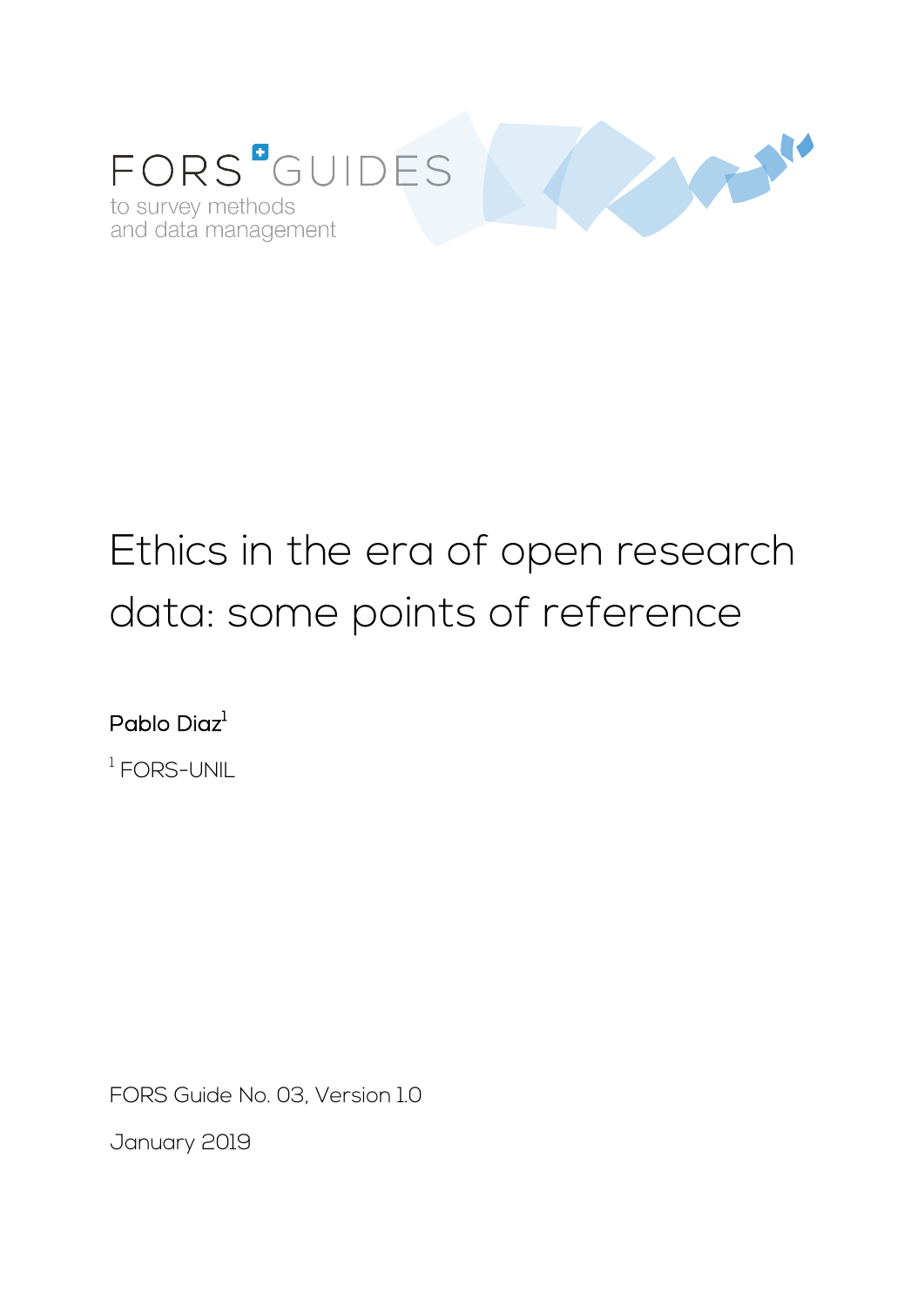## Abstract:

This document provides points of reference for researchers seeking to manage their data in the most ethical way possible in the era of open research data. Through a presentation of binding and non-binding regulatory frameworks, it addresses some points to be taken into account in order to make data as open as possible while ensuring an adequate level of protection.

Keywords: data management, ethics, regulations, data protection

#### How to cite:

Diaz, P. (2019). *Ethics in the era of open research data: some points of reference*. FORS Guide No. 03, Version 1.0. Lausanne: Swiss Centre of Expertise in the Social Sciences FORS. doi:10.24449/FG-2019-00003

#### The FORS Guides to survey methods and data management

The FORS Guides offer support to researchers and students in social sciences, who intend to collect data, as well as to teachers at University level, who want to teach their students the basics of survey methods and data management. Written by experts from inside and outside of FORS, the FORS Guides are descriptive papers that summarise practical knowledge concerning survey methods and data management. The FORS Guides go beyond the documentation of specific surveys or data management tools and address general topics of survey methodology. They give a general overview without claiming to be exhaustive. Considering the Swiss context, the FORS Guides can be especially helpful for researchers working in Switzerland or with Swiss data.

#### Editor:

FORS, Géopolis, CH-1015 Lausanne www.forscenter.ch/forsguides Contact: info@forscenter.ch

#### Copyright:

#### <u>ල 0 |</u>

*Creative Commons: Attribution CC BY 4.0.* The content under the Creative Commons license may be used by third parties under the following conditions defined by the authors: You may share, copy, freely use and distribute the material in any form, provided that the authorship is mentioned.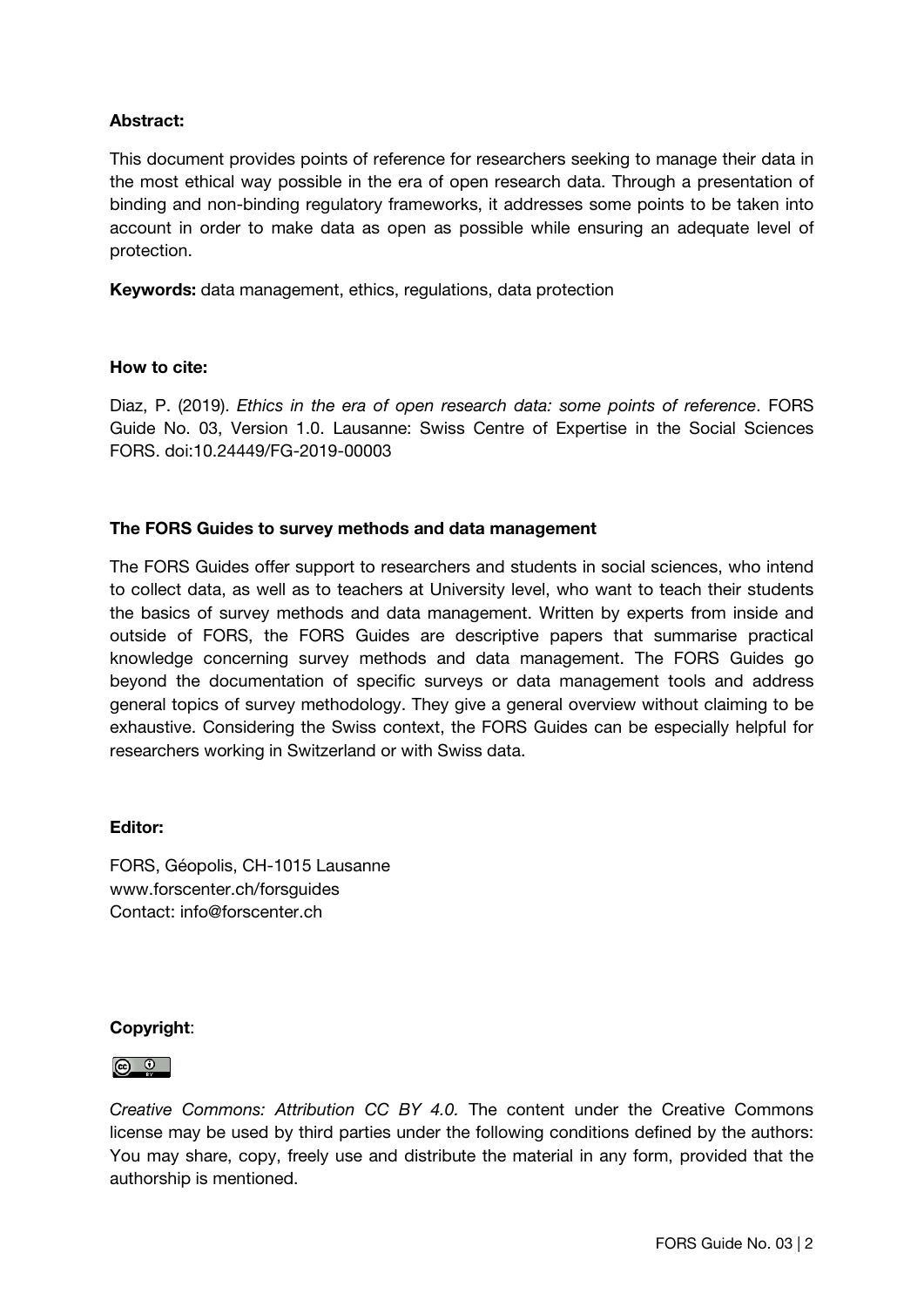# 1. INTRODUCTION

In recent years, the normative frameworks that underpin social science research have undergone significant transformations. Among the most important changes is the increasing pressure to share research data. Since 2018, the Swiss National Science Foundation (SNSF) has required all its funded researchers "to store the research data they have worked on and produced during the course of their research work, to share these data with other researchers (…) and to deposit their data and metadata onto existing public repositories in formats that anyone can find, access and reuse without restriction"<sup>1</sup>. In parallel with this development, there has been a strengthening of ethical and legal regulatory frameworks for data protection. At European level, the entry into force of the General Data Protection Regulation (GDPR) has significantly strengthened the rights for individuals whose personal data are is processed. The tensions generated by these contradictory movements are not easy to resolve. The purpose of this guide is to provide points of reference for researchers seeking to manage their data in the most ethical way possible in the era of open research data.[2](#page-2-1)

# 2. OPEN RESEARCH DATA IS NOT A RIGID FRAMEWORK

The new data management policies of research funding institutions have sparked considerable debate around the world. In England, for example, the "perceived injunction to archive data has been met with resistance by recalcitrant researchers who are wary of the implications of depositing data, and the possibilities of reusing data" (Moore, 2007). The greatest resistance has come from researchers working with methods derived from anthropology, for whom fieldnotes generally have an intensely private nature:

"The people being observed forget you're there. There is something unethical about that: they go on about their business, and you're still observing. So to have fieldnotes that reflect your direct observations become public property is (…) a betrayal of trust" (Jackson, 1990, p. 22).

It is, however, important to reassure researchers about the latitude they still have in terms of data openness. Sharing data partially, conditionally or even not at all, is possible as the new regulatory framework provides for many exceptions. For example, the SNSF fully recognises that "some data cannot be shared because applicants are bound by legal, ethical, copyright, confidentiality or other clauses". In such cases, however, researchers are required to "explain their specific constraints".<sup>[3](#page-2-2)</sup> It is, therefore, useful to understand the open research data paradigm as an opportunity to better justify and reflect on research practices rather than as a directive to the reckless application of top-down standards.

 $\overline{a}$ 

<span id="page-2-0"></span><sup>1</sup> [http://www.snf.ch/en/theSNSF/research-](http://www.snf.ch/en/theSNSF/research-policies/open_research_data/Pages/default.aspx#SNSF%20policy%20on%20Open%20Research%20Data)

[policies/open\\_research\\_data/Pages/default.aspx#SNSF%20policy%20on%20Open%20Research%20Data](http://www.snf.ch/en/theSNSF/research-policies/open_research_data/Pages/default.aspx#SNSF%20policy%20on%20Open%20Research%20Data)

<span id="page-2-1"></span> $^2$  We would like to thank Marta Roca i Escoda and Claudine Burton-Jeangros for their careful review of this guide and their wise advice.

<span id="page-2-2"></span><sup>3</sup> [http://www.snf.ch/en/theSNSF/research-](http://www.snf.ch/en/theSNSF/research-policies/open_research_data/Pages/default.aspx#SNSF%20policy%20on%20Open%20Research%20Data)

[policies/open\\_research\\_data/Pages/default.aspx#SNSF%20policy%20on%20Open%20Research%20Data](http://www.snf.ch/en/theSNSF/research-policies/open_research_data/Pages/default.aspx#SNSF%20policy%20on%20Open%20Research%20Data)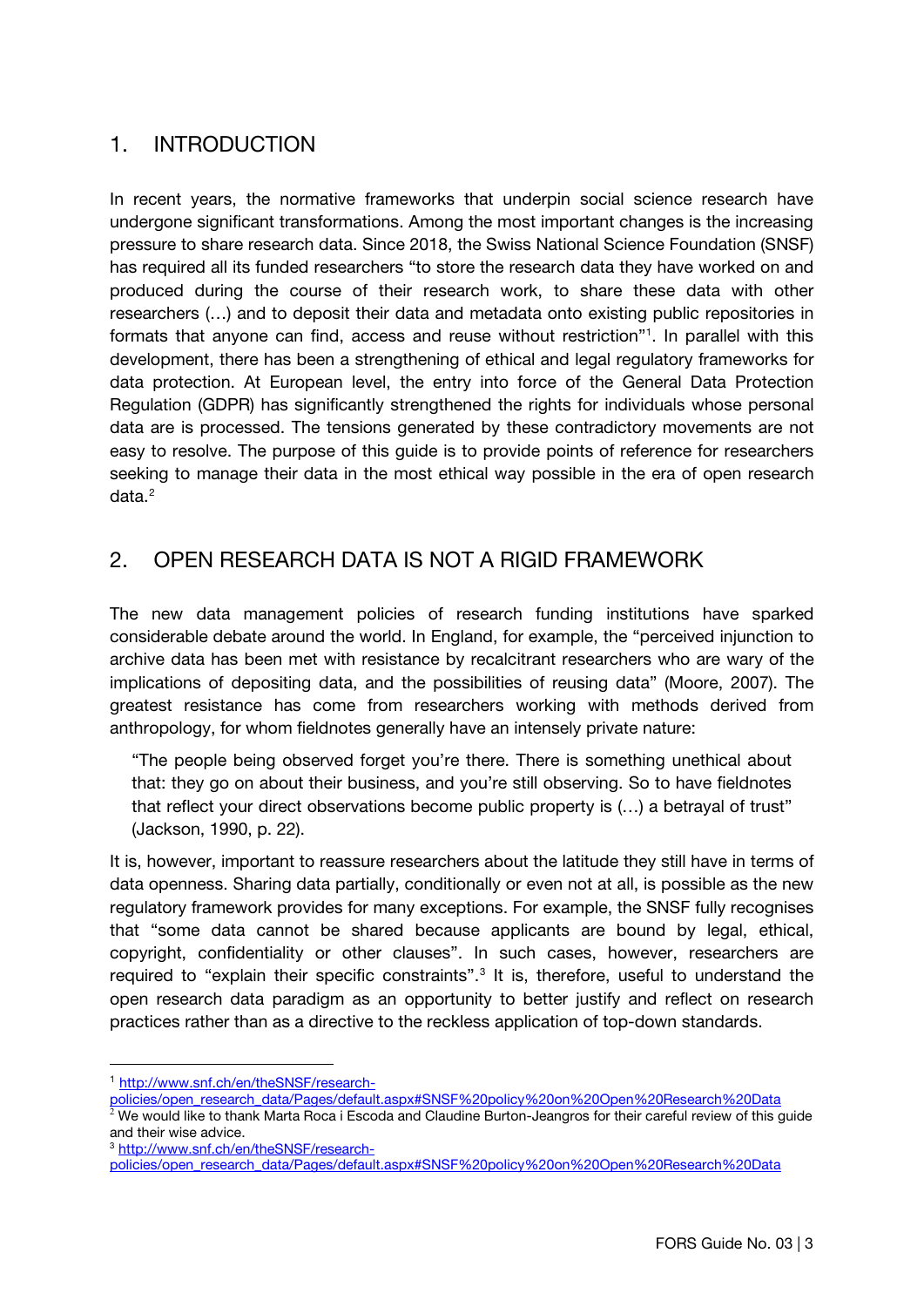#### 2.1 OPENNESS AS A CONTINUUM

The notion of "data openness" tends to confuse researchers regarding how and to what extent they must make their materials available to others. It is, therefore, important to clarify what is expected/allowed or not in terms of data sharing. More than an impulsion to make all data public, the open research data framework is an invitation to make data as open as possible depending on their nature (public, personal, sensitive, protected by copyright, classified, etc.). Thus, if according to the "libertarian" ideal data are public good that should be available to all, reality is significantly more complex. This is why it is useful to think more in terms of a "shareability" continuum.[4](#page-3-0) Simply put, this continuum ranges from fully shareable data to strictly confidential data (for an illustration see figure 1). Between these two extremes, the data can only be shared under certain conditions. Fully shareable data may be public data or low-risk data for which researchers have obtained comprehensive informed consent. Strictly confidential data may be classified data or high-risk data for which it is impossible to obtain consent. Conditionally shareable data may be medium-risk data for which consent can be obtained and which may be subject to more or less extensive anonymisation.

#### *Figure 1: Data shareability continuum*



In the following sections, we will focus on different ethical considerations – not exhaustive – to take into account when processing data. The idea is to draw the attention of researchers to the necessary trade-offs to make data as open as possible while ensuring an adequate level of protection.

# 3. RESEARCH ETHICS STANDARDS

 $\overline{a}$ 

Research ethics is governed by various more or less restrictive rules, which include, among others, laws, charters, guides, codes, good practices, and personal convictions. Among these different standards, it is useful to distinguish between those that are legal and those that are strictly speaking "ethical" (for an illustration see figure 2).

In simple terms, the law refers to a set of rules put in place by the ruling authority to govern over the affairs of the community.<sup>[5](#page-3-1)</sup> These rules are determined by a legal system and an explicit system of sanctions. Ethics, on the other hand, refer to morally-based principles of conduct that define what is right or wrong to do independently of or beyond our strictly legal

<span id="page-3-0"></span><sup>&</sup>lt;sup>4</sup> In a similar vein, the Open Data Institute (ODI) refers to a Data Spectrum: [https://theodi.org/about-the-odi/the](https://theodi.org/about-the-odi/the-data-spectrum/)[data-spectrum/](https://theodi.org/about-the-odi/the-data-spectrum/)

<span id="page-3-1"></span><sup>5</sup> [http://www.differencebetween.info/difference-between-law-and-ethics,](http://www.differencebetween.info/difference-between-law-and-ethics) retrieved October 18, 2018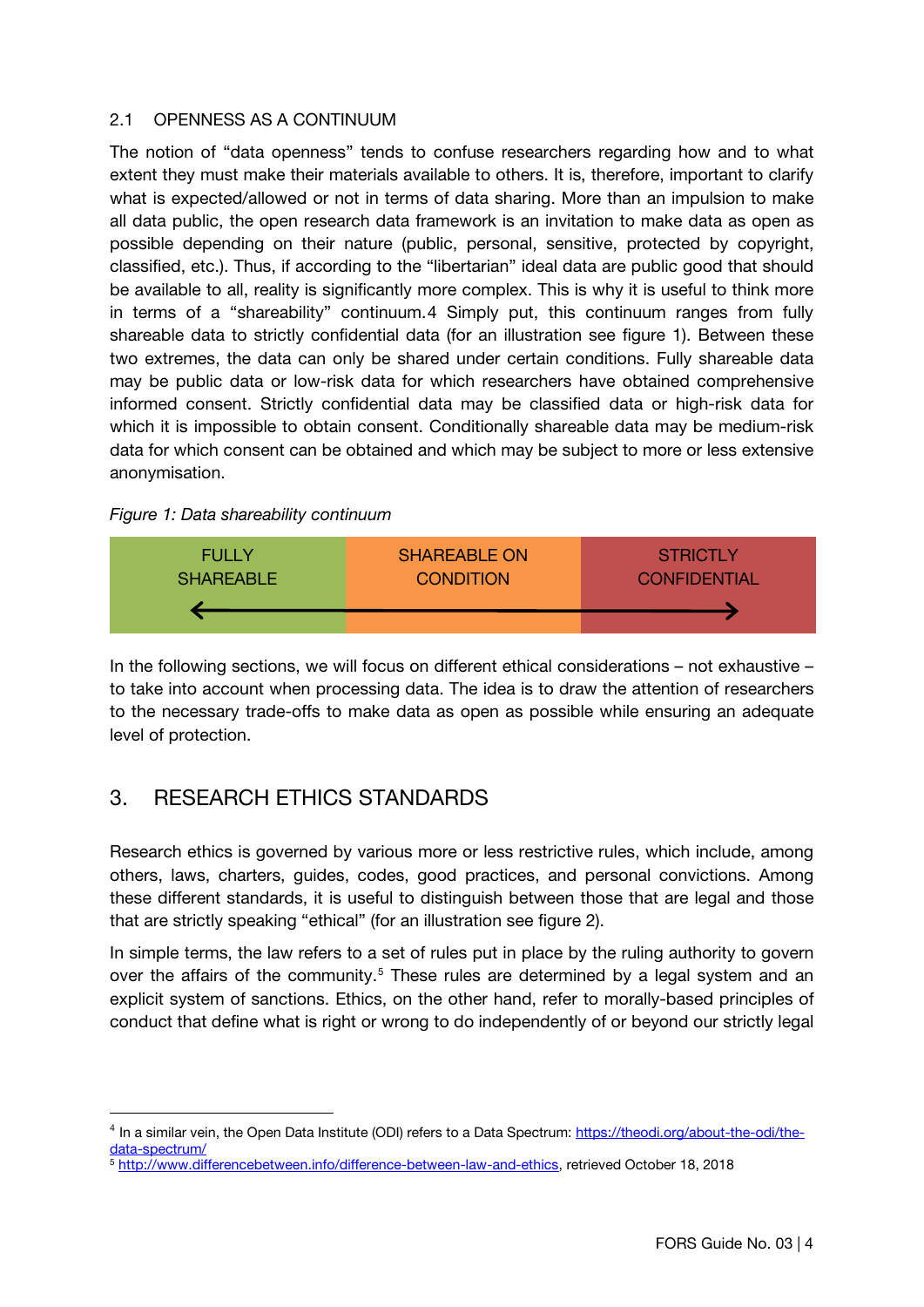obligations (Dubreuil, 2011). This distinction is essential in the sense that "an action may be legal but unethical or illegal but ethical".<sup>[6](#page-4-0)</sup>





#### Is compliance with the law an ethical guarantee? Feedback from the field

As part of FORS' data management assistance mission, we were confronted with complex situations where compliance with procedures – particularly legal procedures – did not appear to be ethically sufficient.

This is, for example, the case for research involving political activists in authoritarian contexts. Some researchers have expressed their discomfort when faced with members of the political opposition who wanted their testimonies to be quoted non-anonymously – for political reasons. The physical and moral risks incurred by these people make it ill-advised to satisfy this desire. Thus, even when a person gives consent to use his or her data openly, it is not necessarily ethical to do so. Compliance with procedures – legal or otherwise – does not exempt the researcher from an ad-hoc ethics assessment.

## 3.1 NON-BINDING STANDARDS

 $\overline{a}$ 

In Switzerland, at the non-binding level, there is no global consensus on what constitutes ethical research practice. The Swiss Academies of Arts and Sciences published basic principles of scientific integrity (Académie Suisse des Sciences, 2008), but these remain very general and focus mainly on issues of truthfulness, transparency and intellectual honesty. More specifically, the document defends the establishment of binding regulations to address incorrect behaviour in the scientific community in terms of "violation of confidentiality or intellectual property, usurpation of authorship, unfair interference with scientific activity, retaliation against so-called 'whistleblowers', and incitement to fraud and its concealment" (p. 10). However, not all disciplinary associations have gone through a

<span id="page-4-0"></span><sup>6</sup> [https://www.niehs.nih.gov/research/resources/bioethics/whatis/,](https://www.niehs.nih.gov/research/resources/bioethics/whatis/) retrieved October 18, 2018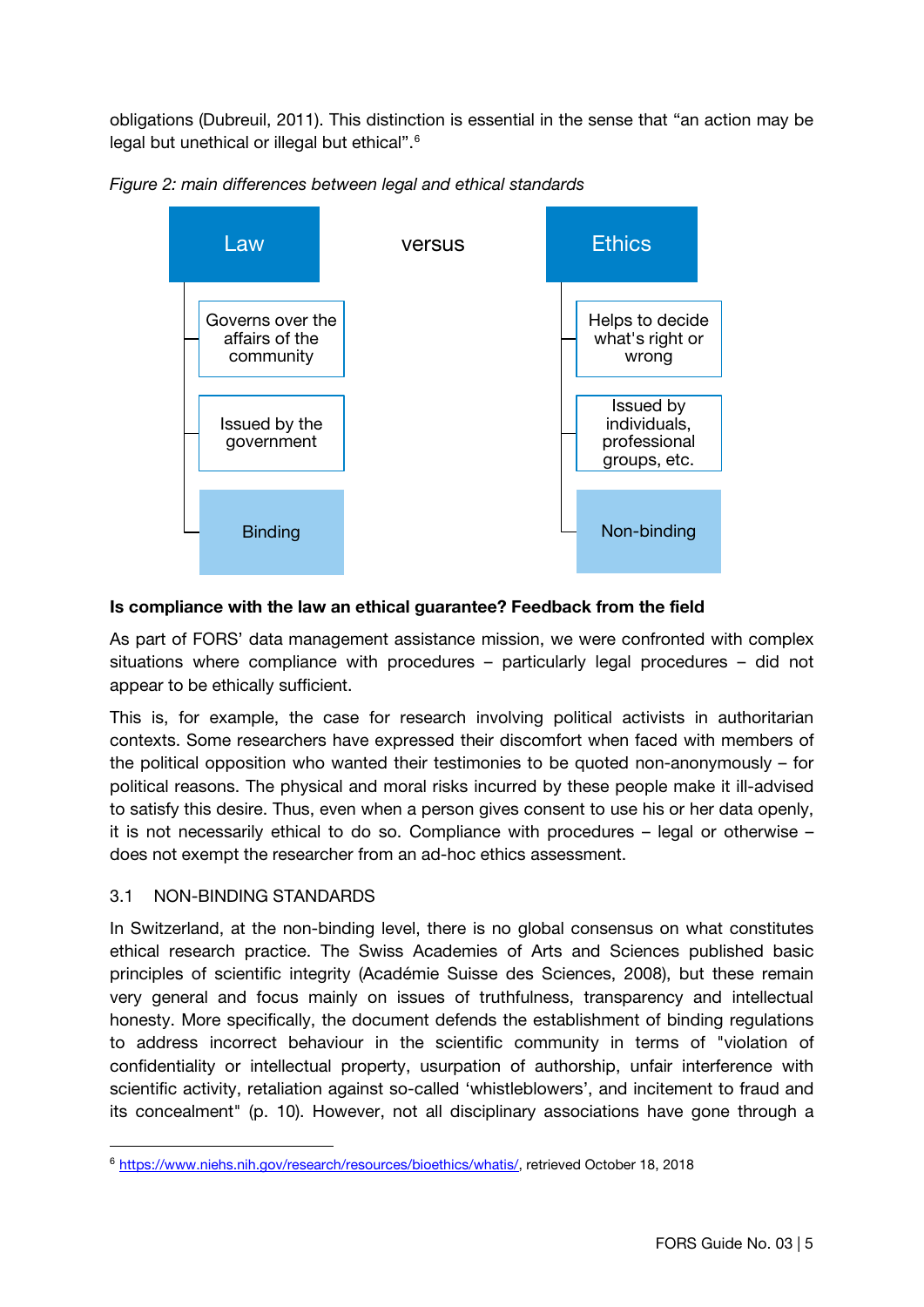process of formalizing their ethical principles. Researchers, therefore, do not always find formal guidelines to help them. In the following sections, we will offer an overview of the different resources and reflections made available by the professional associations representing the fields of psychology, sociology, ethnology, and political science – often little known to the community itself.<sup>[7](#page-5-0)</sup>

## Psychology

Due to its proximity to the biomedical field and the common use of experimental methods, psychology is one of the most highly regulated fields in terms of ethics. Research activities in psychology are governed by the Code of Ethics of the Swiss Society of Psychology. The duties of the psychology researcher are formulated as follows (Société Suisse de Psychologie, 2003):

- Methodological competence (Art. D12 to D14);
- Respect for the willingness of individuals to participate or not in research (Art. D15, Art. D18) or to withdraw at any time (Art. D22);
- The duty to explicitly inform research participants before the start of the study (Art. D16) or, in certain strictly defined cases – when deception is necessary for research purposes and when expected benefits are considered to exceed the risks and constraints for the participant – at the end of the data collection (Art. D20 to D22);
- The obligation to obtain explicit consent from the participants, in particular in the case of sound or video recording (Art. D17 and D19), except in the case where the data are anonymised during processing or if a higher authority explicitly allows it;
- The duty to propose and implement measures to limit, reduce or mitigate to a minimum the possible side effects and damage that the research may have on participants (Art. D18, D19 and D25).

In summary, research ethics in psychology places particular emphasis on the issues of participant information, consent and protection. It is a relatively strict framework that closely follows the legislation on research on human beings (see section 3.2) and makes the integrity and dignity of participants its central principles.

## **Sociology**

 $\overline{a}$ 

In 2007, the Swiss Society of Sociology (SSS) proposed to its members the adoption of an ethical charter aimed at providing ethical principles and rules governing the professional practice of sociologists. Drafted on the basis of the ethical code of the German Sociological Society and the Professional Association of German Sociologists, this document was structured around the principles of scientific integrity, informed consent of participants, the duty of confidentiality with regard to the data collected, and the limitation of harms incurred as a result of participation in research. Among the most salient points were (Société suisse de sociologie, 2007) :

<span id="page-5-0"></span> $^7$  This part benefited is largely inspired by an internal report from the University of Lausanne, carried out by Nathanaëlle Minard.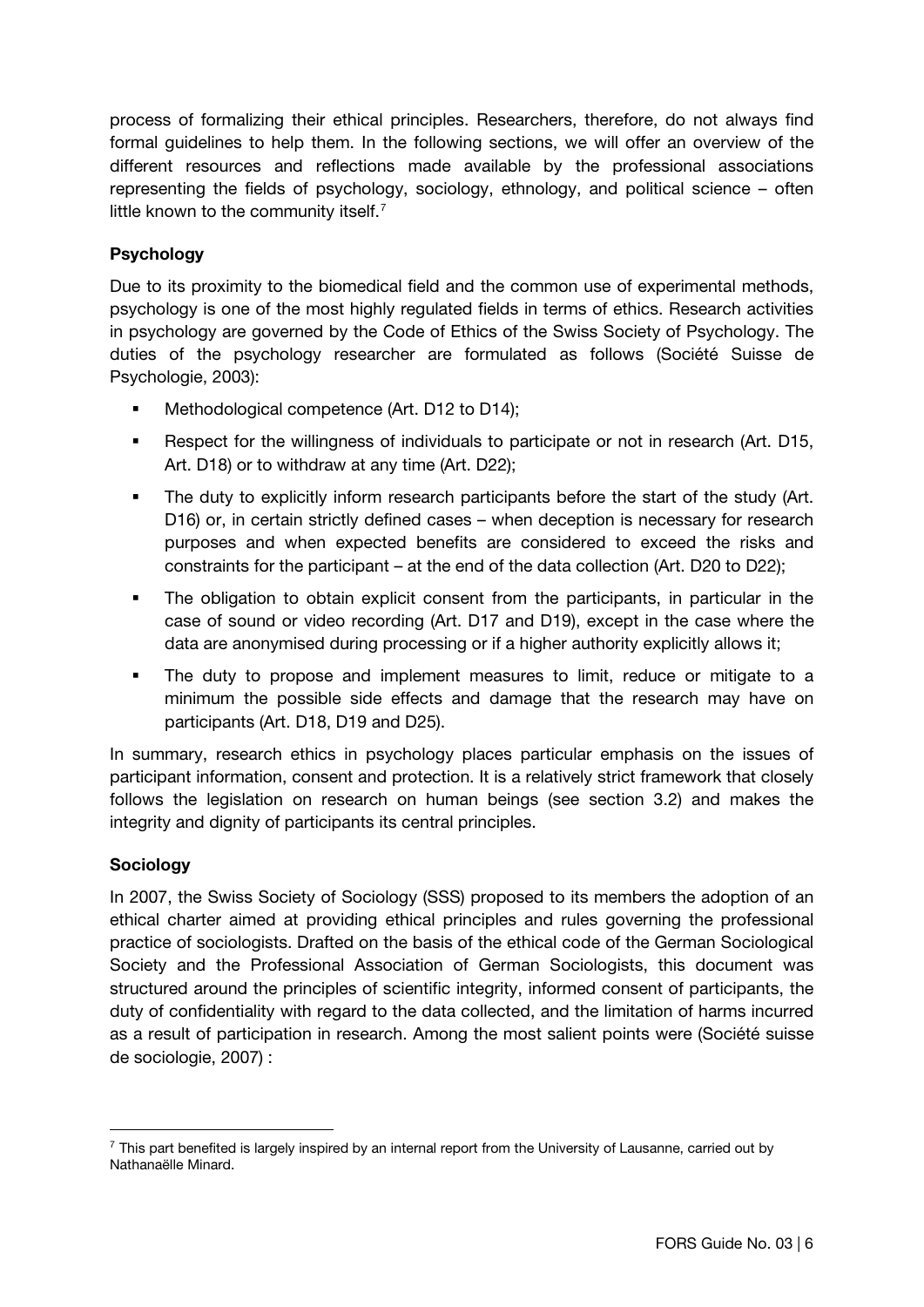- The importance of taking into account the social influence of sociological work and preventing "any misuse" of it (Art. I, 1)
- The need to take "adequate measures to ensure that research does not limit or exclude, in the future, access to the study population for other members of the profession" (Art. I, 7)
- The respect for the rights of individuals (Art. I, 8)
- The "detailed" information of participants on the objectives and methods of the project and the obligation to justify "in detail" any legitimate reservation to this duty (Art. I, 9)
- **Preserving the anonymity of participants and ensuring their protection. Participants** must not "suffer harm or danger as a result of the research" (Art. I, 10)
- The duty to prevent potential breaches of confidentiality by using "protocols that exclude the identification of the persons studied and ensure the protection of confidential information" (Art. I, 12)

However, this draft ethical charter has never been approved by SSS members. While they readily recognise the importance of ethics concerns, Swiss sociologists wonder about the need to create rules that are additional to the existing legal framework, as well as the possibility of reaching unanimity on these questions (Société suisse de sociologie, 2008, p. 12-13). Consequently, the SSS has aligned itself with the principles of scientific integrity proposed by the Swiss Academies of Sciences, which, in its view, are sufficient with a "clear focus on the main issues and (...) adopt a clear position on the legal aspects" (Société suisse de sociologie, 2009, p. 10). From their point of view, new professional standards could hinder sociological research, for example by encouraging researchers to favour certain fields and avoid others (such as very closed environments or institutions to which the researcher could have difficulty having access if he/she clearly states the subject of his/her research at the beginning of the study), or to favour certain methods – to the detriment, for example, of secret observation, which should, according to the draft SSS ethical charter, be systematically justified in detail (as provided for in Article I, 9).

## Ethnology

The Swiss Society of Ethnology (SSE) officially took a similar stance as the SSS: "the adoption of a charter was considered too prescriptive and reflecting a particularly defensive position" (Société Suisse d'Ethnologie, 2011, p. 2). The SSE has therefore chosen to provide a number of avenues for ethical reflection in the form of a position paper.

The SSE is very critical on the concept of "informed consent" – derived from clinical or experimental practices – that, in its view, does not adapt well to the realities in the field of ethnologists (SSE, 2011, p. 4). For SSE, consent cannot be obtained ex-ante once and for all but should be negotiated "throughout the research process", taking into account not only particular local situations and interactions with respondents but also the conduct of the research with its unexpected turns, unknowns, and reversals.

In its position paper, the SSE also addresses the ethical issues related to the collection and dissemination of personal, identifying, and sometimes sensitive data. Establishing as a fundamental ethical principle of ethnological research "the respect and protection of the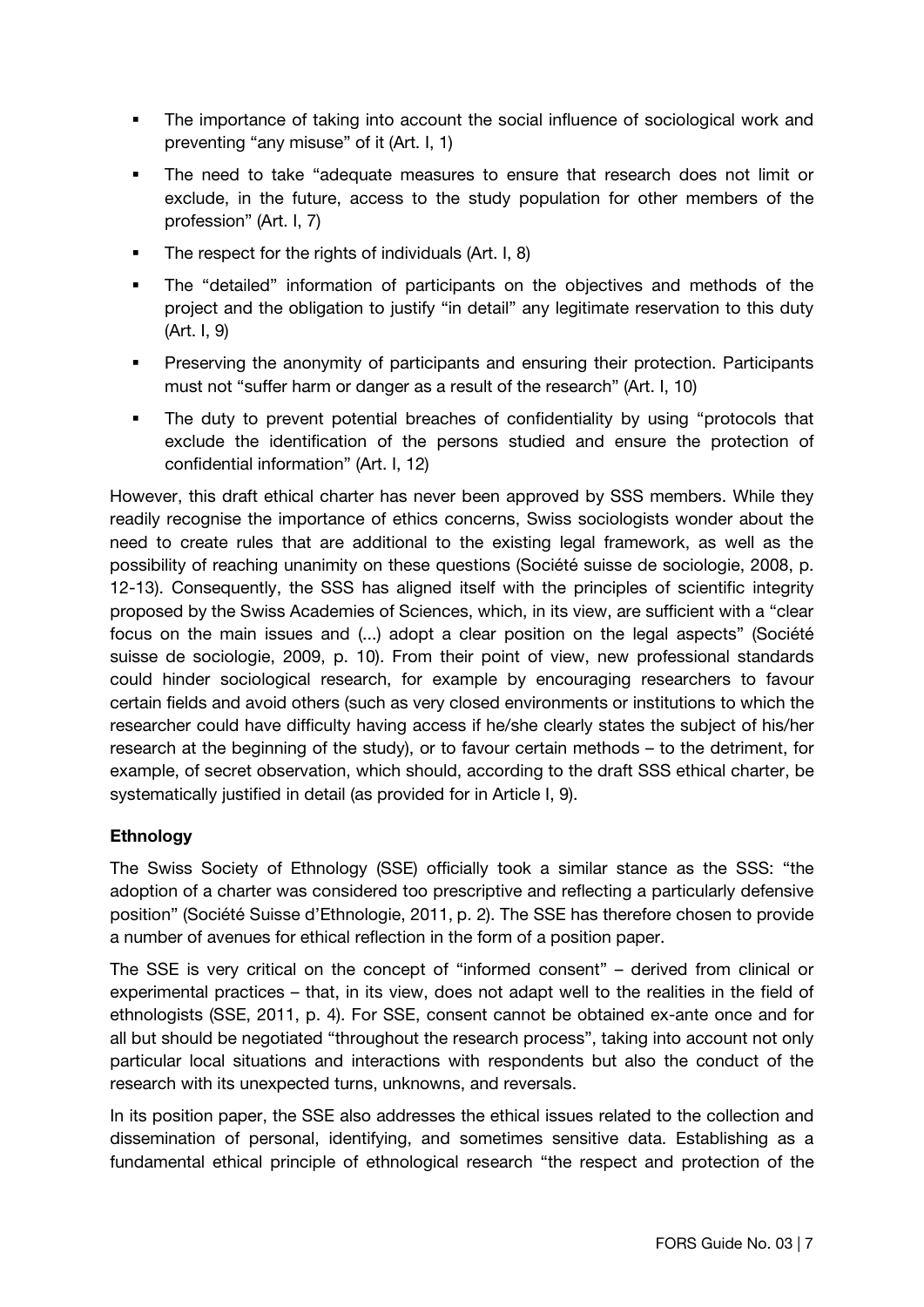researcher's interlocutors in the field", it proposes several ways to reconcile this concern with the realities of the ethnographic process (SSE, 2011, pp. 7-8):

- Give respondents the opportunity to take a position on the interpretations and conclusions of the research, and take these reactions and feedback into account when publishing the results;
- Consult respondents before publishing the results in order to avoid certain critical situations related to the difficulty of maintaining true anonymity in social contexts of high inter-knowledge and or ambiguity in the relationship between the researcher and respondents in the field.

#### Political science

Political science has one of the oldest formalised relationship to ethics in the Swiss social sciences. Already in 1995 the Swiss Political Science Association (SPSA) adopted a code of ethics, inspired by the Code of the German Political Science Association. The document emphasised – among others – the duty to guarantee freedom of decision with regard to participation in a research project as well as the need to treat with special attention individuals with "low professional qualifications, low social status or belonging to a minority or marginal groups" (Association suisse de science politique, 1995). It also invited political scientists to respect "professional secrecy" and to refuse to "testify, when there is a reason to fear that the sources (the informants) may risk sanctions (especially criminal ones)" (SPSA, 1995).

In 2011, this code was replaced by the principles of integrity of the Swiss Academies of Sciences (Association Suisse de science politique, 2011). The latter was considered to be more in line with the new investigation methodologies used in political science – experimentation, observation, etc. – as well as with the Federal Act on Research on Human Beings. This decision is nevertheless surprising since the document provided by the Swiss Academies of Sciences is much more general than the old SPSA code with regard to the protection of participants and the duties of researchers in this respect.

## A look abroad

To conclude this brief overview of the non-binding framework of research ethics, it is important to stress that many resources can be found at the international level. Thus, while some Swiss professional/disciplinary associations do not have ethical charters, their counterparts in other countries may have some. In Anglo-Saxon countries, professional associations in the social sciences have more or less detailed ethical codes that can be useful for guidance about what may constitute appropriate behaviour for the different disciplines – although it is true that standards can vary widely from one geographical context to another. For example, the American Political Science Association<sup>[8](#page-7-0)</sup>, the American Sociological Association<sup>[9](#page-7-1)</sup> and the American Anthropological Association<sup>[10](#page-7-2)</sup> have quite extensive ethical codes. In addition, the scientific literature increasingly tends to invest in the field of ethics through practical feedback from the field (see for example Burton-

<span id="page-7-1"></span><span id="page-7-0"></span>9 [http://www.asanet.org/sites/default/files/asa\\_code\\_of\\_ethics-june2018.pdf,](http://www.asanet.org/sites/default/files/asa_code_of_ethics-june2018.pdf) retrieved October 18, 2018

<sup>8</sup> [https://www.apsanet.org/portals/54/Files/Publications/APSAEthicsGuide2012.pdf,](https://www.apsanet.org/portals/54/Files/Publications/APSAEthicsGuide2012.pdf) retrieved October 18, 2018

<span id="page-7-2"></span><sup>10</sup> [http://ethics.americananthro.org/category/statement/,](http://ethics.americananthro.org/category/statement/) retrieved October 18, 2018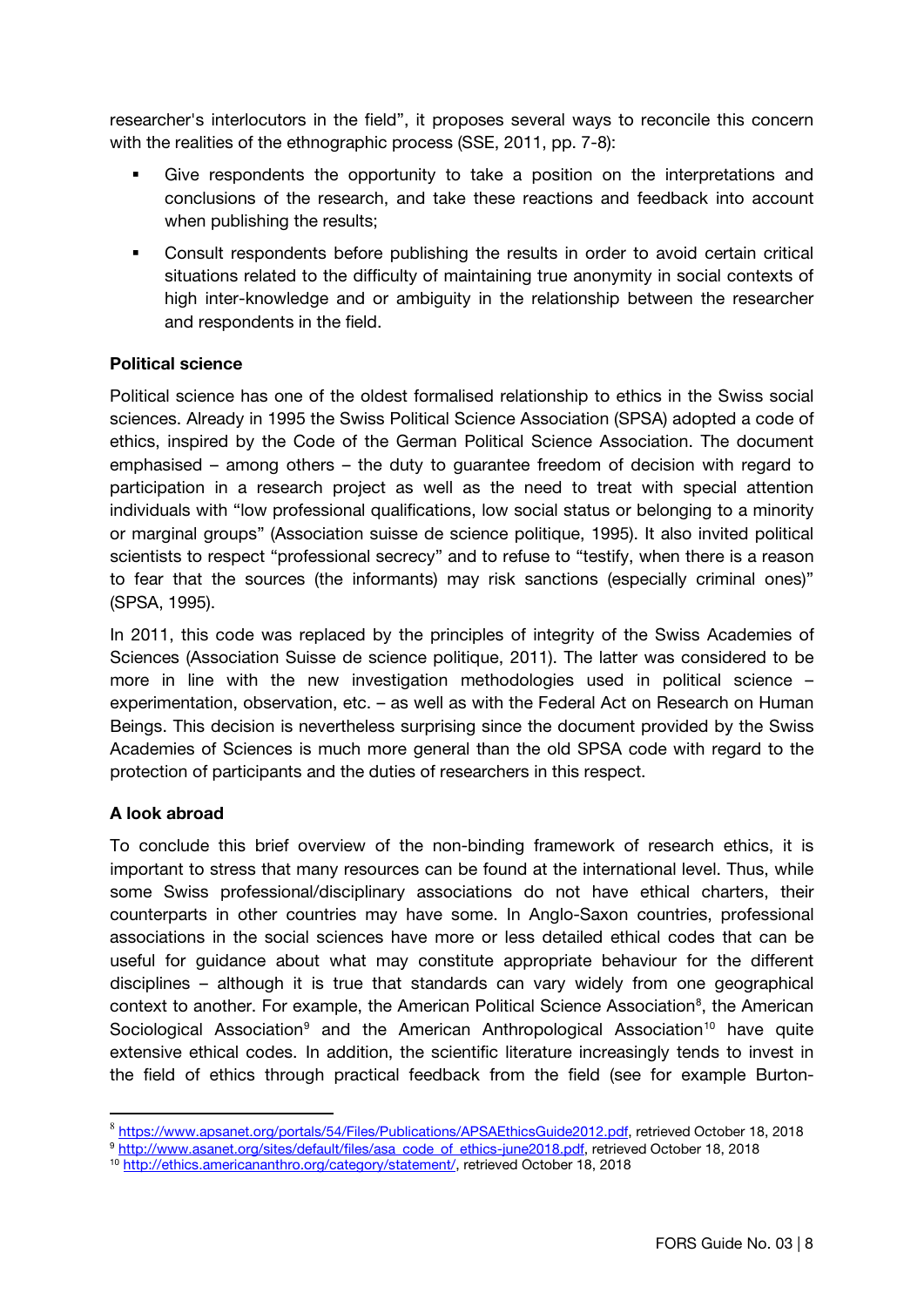Jeangros, 2017). These various writings constitute a broader and more flexible framework, which may be complementary or an alternative to a national framework.

#### 3.2 BINDING STANDARDS

While they must be distinguished, law and ethics are closely linked. Indeed, not only do both constitute sets of norms, but also the law often formalises moral rules. It is therefore not surprising that a number of ethical principles are enshrined in law. In this section, we will focus on the existing legal framework in order to define the outlines of the rights and obligations of researchers and research participants. More specifically, we will focus on the ethical considerations provided by laws that relate to research on human beings and those that relate to data protection. The idea is to provide a general – and not exhaustive – picture of the legal framework in order to make researchers aware of the main things to consider when conducting a research project. This presentation does not, in any way, exempt researchers from carefully reading the laws or resorting – when necessary – to proper legal expertise.

#### Federal Act on Research on *Human* Beings

The Swiss Federal Act on Research on Human Beings (Human Research Act, HRA) is the law that governs "research on human diseases and on the structure and functioning of the human body" (Art. 2). Completed and clarified by the Ordinance on Human Research with the Exception of Clinical Trials (HRO), its scope of application is "any project for which biological material is collected from a person or personal data related to his or her health are collected in order to respond to a scientific problem or to reuse biological material or healthrelated data for research purposes" (Art. 6). The objectives of the HRA are to "protect the dignity, personality and health of the human being in research", while aiming to "create conditions favourable to research on human beings and to "contribute to ensuring the quality and transparency of research on human beings" (Art. 1).

The implementation of the HRA is largely decentralised. This law requires that any research project that falls within its scope must be evaluated by the ethics committee of the canton in whose territory the research is conducted (Art. 32, Art. 47). All researchers working on subjects related to the disease, structure and functioning of the human body, or at least those working with personal data related to these subjects should, therefore, consult their cantonal commission to determine whether or not they are subject to the HRA. If so, they must submit their project for evaluation before any data is collected.

The HRA was designed to apply primarily to research in the biomedical field. However, it also extends to social science research involving the collection of personal/sensitive data related to health. While the decisions of the cantonal ethics commissions are sometimes contradictory regarding the scope of application of the HRA, it is possible to provide some examples of projects potentially subject to it:

- research involving the consultation of medical records or the collection of personal data from populations suffering from diseases, disabilities, or at the end of life (e.g. the study of children's experiences of chronic diseases, the analysis of the family relationships of hospice residents with Alzheimer's disease, etc.)
- research involving observations in hospitals or care centres;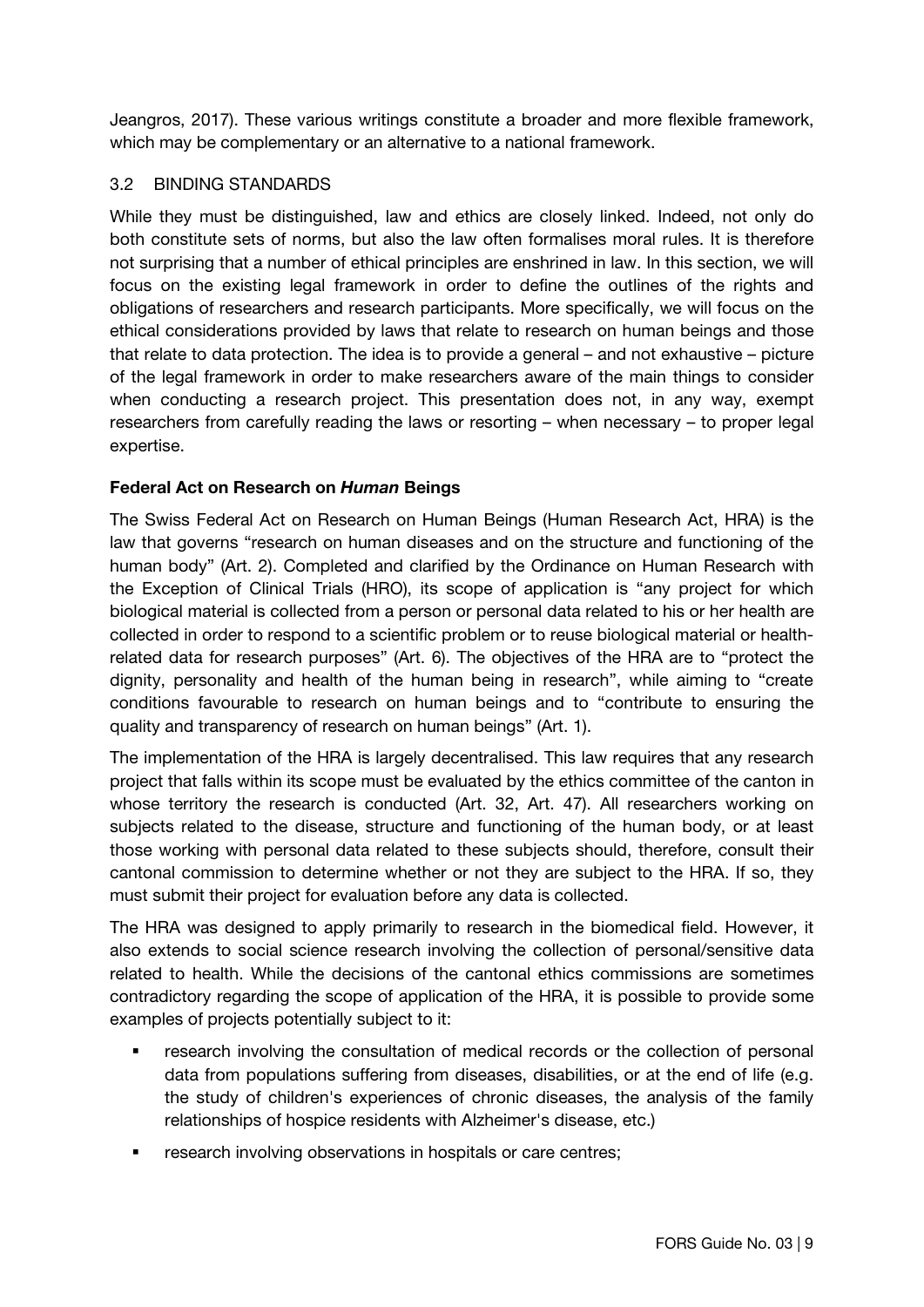- **s** sexual health surveys
- research on the causes of psychological disorders such as depression

It is important to note that the HRA does not apply to research carried out on data that has been collected anonymously or anonymised – in both primary and secondary analysis.

The HRA and HRO have important consequences on the research process as they require the informed and explicit consent of participants as a precondition for research involving human beings: « Persons may only be involved in a research project if they have given their informed consent. Consent must be given in writing » (HRA, Art. 16). In addition, the persons concerned must receive comprehensible oral and written information on (HRA, Art. 16):

- the nature, purpose, and duration of, and procedure for, the research project;
- the foreseeable risks and burdens;
- **the expected benefits of the research project, in particular for themselves or for other** people;
- the measures taken to protect the personal data collected; and
- their rights.

and on (HRO, Art.8):

- the effort involved and the obligations arising from participation;
- **their right to withhold or to revoke their consent without giving reasons;**
- the consequences of revoking consent to further use of the biological material and personal data collected up to this point;
- their right to receive information at any time in response to further questions;
- their right to be informed of results concerning their health, and their right to forgo such information or to designate a person who is to take this decision for them;
- the measures envisaged to cover any damage arising from the research project, including the procedure in the event of a claim;
- the main sources of financing for the research project;
- other points relevant to their decision on participation.

Procedures and modalities of consent, however, vary according to the risks entailed by the data collection methods. More precisely, projects considered "low risk" (category A), such as those based on observation and questionnaires benefit from a lighter informed consent system:

- the information may be given to the participants in successive stages and in a form other than the text (HRO, Art. 8);
- consent may be given and documented in a form other than written form (oral consent), provided that the research project is carried out with adults capable of discernment (Art. 9);
- the possibility of using personal health-related data even after the revocation of consent, provided that the data are anonymised (Art. 10).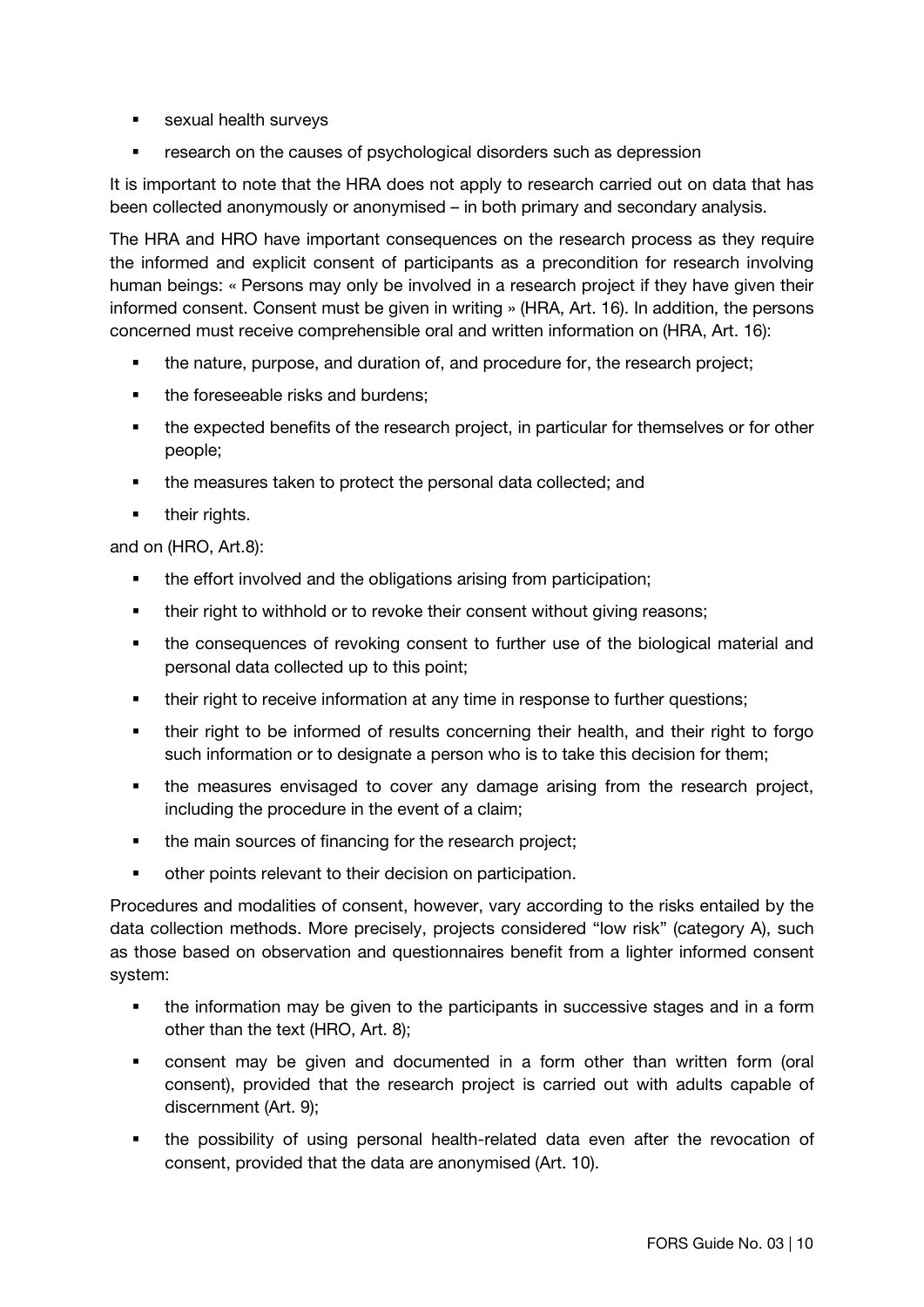Despite these exceptions, researchers are never exempt from the obligation to inform participants in advance of the conditions and objectives of the project (Art. 8), and to guarantee the protection of personal data collected and/or used (Art. 5).

HRA and HRO also provide for reuse of personal health data. According to HRA, reuse of non-anonymised data must always be subject to consent: "If the intention exists to make further use for research of biological material sampled or health-related personal data collected, the consent of the persons concerned must be obtained at the time of such sampling or collection, or they must be informed of their right to dissent" (Art. 17). Researchers subject to this law must, therefore, provide – where possible – in their consent protocols for the archiving and reuse of collected materials if they wish to meet the requirements of open research data. When planning to reuse health data, researchers must provide the following information to the data subjects (HRO, Art. 24):

- the proposed further use of the non-genetic health-related personal data for research purposes;
- their right to withhold or to revoke their consent at any time without giving reasons;
- their right to be informed of results concerning their health, and their right to forgo such information;
- measures to protect the personal data;
- the possibility of the personal data being passed on to third parties for research purposes.

#### The Federal Data Protection Act (DPA)

The Federal Data Protection Act (DPA) legally defines the central concepts of "personal data" and "sensitive data" (Art. 4). Personal data is defined as all information that relates to an identified or identifiable person.

Sensitive data are personal data that relate to:

- "religious, philosophical, political or trade union opinions, activities and ethnic origin;
- the intimate sphere of the person, in particular, his psychological, mental or physical state;
- **i** individual measures and aid resulting from social legislation;
- criminal and administrative proceedings or sanctions".

Personal data constitute a particular type of data in the sense that their processing requires "the consent of the data subject". Moreover, "consent must be given expressly in the case of processing of sensitive personal data or personality profile" (Art. 4). The term "processing" contains any operation with personal data, irrespective of the means applied and the procedure, and in particular the collection, storage, use, revision, disclosure, archiving, or destruction of data.

While consent is presented as mandatory for personal data processing, it is important to note that research is subject to a number of special legal provisions. The HPA provides, for example, that "a breach of privacy is unlawful unless it is justified by the consent of the injured party, by an overriding private or public interest or by law". Processing personal data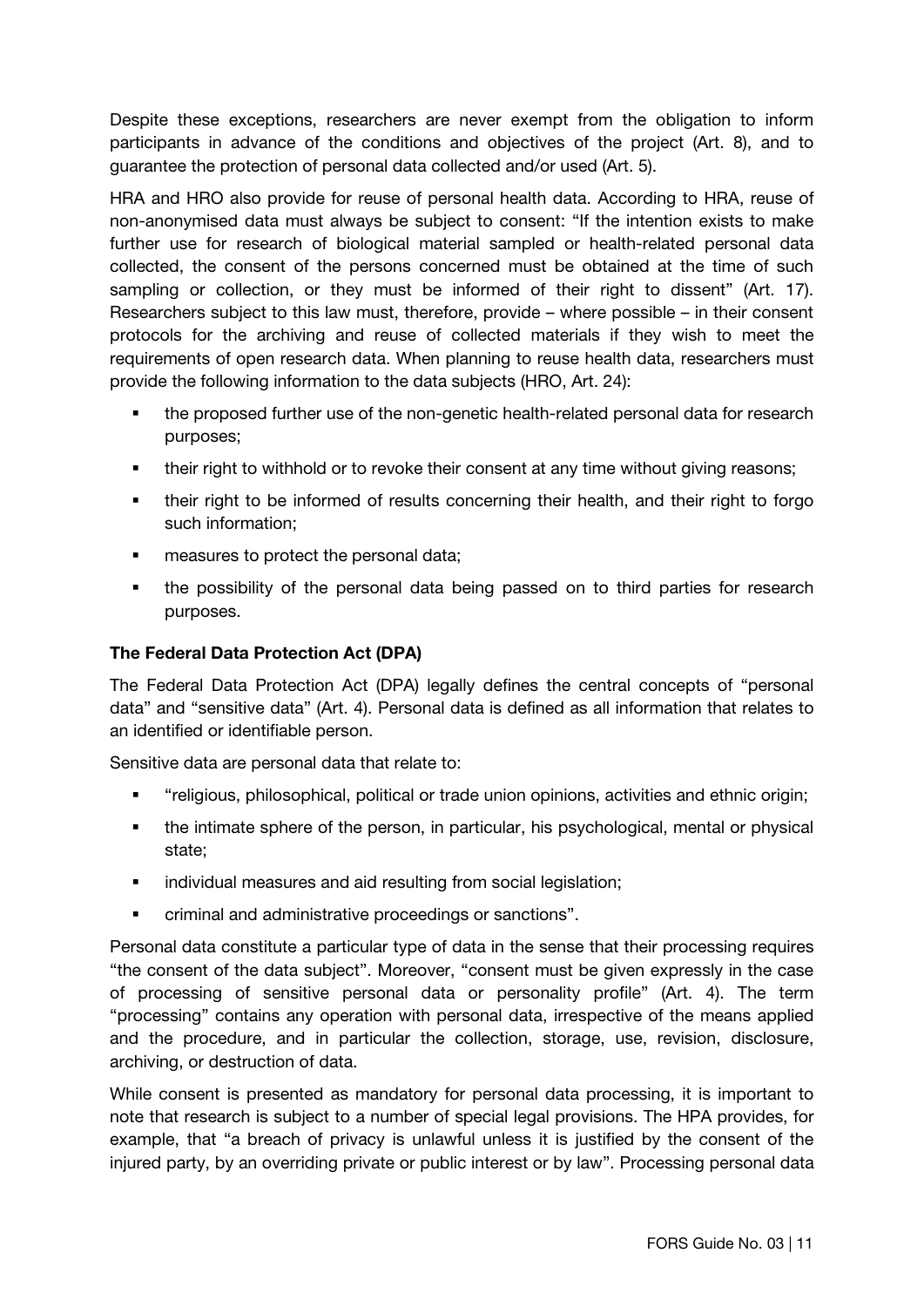"for purposes other than those relating to individuals, in particular in the context of research, planning or statistics" is specifically considered as an overriding interest (Art. 13). However, researchers must always comply with the following conditions (Art. 22):

- "the data is rendered anonymous, as soon as the purpose of the processing permits
- the results are published in such a manner that the data subjects may not be identified".

It is important to note that the Federal Data Protection Act is supplemented by cantonal laws – to which universities are subject. It is therefore essential for researchers to examine the legal regime to which they are subject.

# 4. RESEARCH ETHICS, A MATTER OF ARBITRATION: SOME REFLEXIONS

While it is important to know the normative framework, ethics is above all a matter of practice. Indeed, far from being confined to a "set of values and principles", ethics is "a reasoned reflection with a view to doing the right thing".<sup>[11](#page-11-0)</sup> Doing research in an ethical way thus, implies a number of trade-offs and compromises. More precisely, it is a question of finding a balance between what research demands, the duty of protection, and institutional requirements.

In the following sections we will reflexively approach the practical trade-offs posed by three of the main ethical principles: free and informed consent; respect for privacy and confidentiality; and "do no harm". The aim is to show that seriously taking ethics is above all a reflexive process rather than a question of systematically applying rules.

## 4.1 FREE AND INFORMED CONSENT

In Switzerland, the informed consent of participants is legally required to process personal and or sensitive data. Anyone wishing to analyse or archive and share non-anonymised personal/sensitive data must, therefore, ensure that individuals have freely and properly given their consent. Although justified, this measure raises a number of problems, paradoxically ethical.

The historical reason for the legal requirement to obtain the consent of participants is to ensure that they participate freely and consciously in the investigation. In practice, it has, however, gradually become a legal protection tool for researchers. The tightening of data protection laws, coupled with the increase in legal proceedings against researchers (for defamation, invasion of privacy, etc.), have largely distorted the original purpose of consent (Laurens & Neyrat, 2010). In a context where participants are increasingly seen as potential "threats", consent is seen more as a means of attesting to the researcher's good faith than a genuine ethical concern. In order to restore the ethical nature of consent, it is therefore essential to put the interests of participants back at the centre of the reflexion.

<span id="page-11-0"></span> $\overline{a}$ <sup>11</sup> [http://www.ethique.gouv.qc.ca/fr/ethique/quest-ce-que-lethique/quelle-est-la-difference-entre-ethique-et](http://www.ethique.gouv.qc.ca/fr/ethique/quest-ce-que-lethique/quelle-est-la-difference-entre-ethique-et-morale.html)[morale.html](http://www.ethique.gouv.qc.ca/fr/ethique/quest-ce-que-lethique/quelle-est-la-difference-entre-ethique-et-morale.html)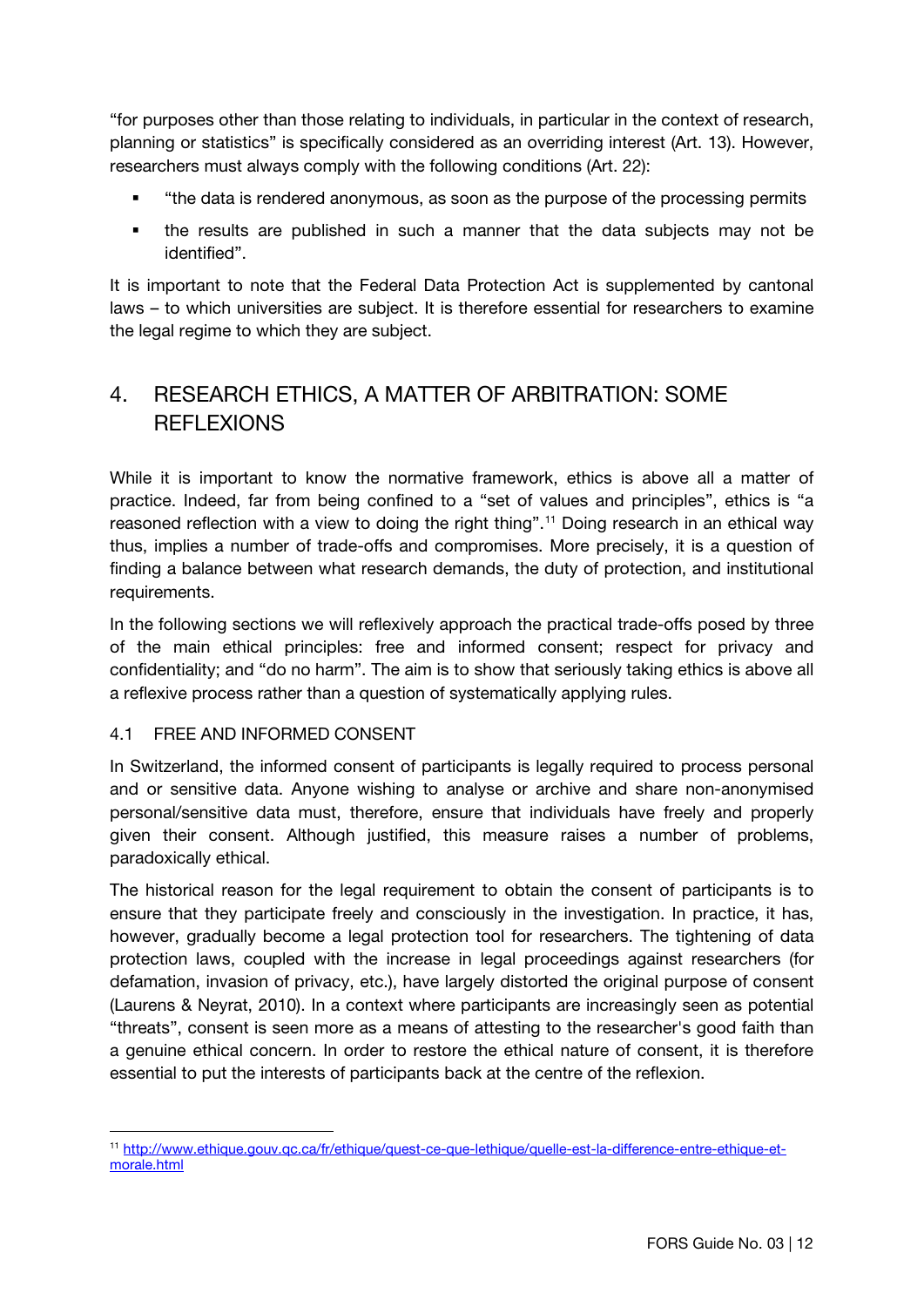In addition, ethics is increasingly codified and formalised, which runs counter to its dynamic nature. Excessive formalism can contribute to reducing ethics to its most procedural conception, thus diverting attention from its content. The question of free and informed consent is illustrative in this regard. The requirement to have complex and detailed consent forms signed may give the illusion that one of the fundamental ethical principles has been met, even though participants have not necessarily understood the scope and consequences of their participation. The very notion of "informed" consent is problematic because participants are often unable to appreciate what scientific work is all about and, therefore, what they are engaging in (Roselli, 2011; Marchive, 2012; Sommier & Torreiro, 2010). The same applies to the notion of "freedom" since "by virtue of characteristics associated with age or disability, an individual can be rendered relatively powerless in exercising free will when choosing whether or not to serve as a research participant" (Drew, Hardman, & Hosp, 2008). Taking ethics seriously into account, therefore, requires reflection on the truly "informed" and "free" nature of consent.

There may be cases where the informed consent of participants may prove to be an obstacle to the research process. Some approaches are, for example, crossed by the "suspicion that the disclosure of the identity of the sociologist would bias the collection of data or even prevent the conduct of the investigation and therefore access to the data. Informed consent on the part of the persons or groups surveyed is therefore absent" (Genard & Roca i Escoda, 2010, p. 147). Some disciplines – such as psychology – have therefore formalised the possibility of "deception" for the good of the research project. The Swiss Society of Psychology's code of ethics states, for example, that while researchers must always inform participants about the research project, they may nevertheless "cheat" if the deception is "necessary for research purposes" or if "the expected benefit is considered to exceed the risks and constraints for the experimental subject". The American Sociological Association code of ethics provides also for the use of deception techniques when "(1) the research involves no more than minimal risk to research participants; (2) deception is justified by the study's prospective scientific, educational, or applied value; (3) equally effective alternative procedures that do not use deception are not feasible; and (4) they have obtained the approval of an authoritative body with expertise on the ethics of social science research such as an institutional review board" (American Sociological Association, 2018, paragraph 11.4).

Although it is at the heart of ethics, the issue of consent cannot be limited to an automatic reflex or administrative constraint. On the contrary, it must give rise to genuine reflection and is always a matter of balance and compromise. The aim is to minimize the risks for participants while maximizing the benefits for the research project.<sup>[12](#page-12-0)</sup> This compromise must take into account the particularities of the field of research, the approach adopted, the ethical standards in force in the researcher's discipline, and the legal framework. In the end, whatever strategy is finally adopted, it must always be justified (for more information see also [FORS Guide No.05](https://forscenter.ch/fors-guides/fg-2019-00005/) "The informed consent as legal and ethical basis of research data production").

## 4.2 RESPECT FOR PRIVACY AND CONFIDENTIALITY

 $\overline{a}$ 

<span id="page-12-0"></span><sup>12</sup> [http://www.inf.ed.ac.uk/teaching/courses/hci/1617/lects/Lecture08\\_ethics.pdf](http://www.inf.ed.ac.uk/teaching/courses/hci/1617/lects/Lecture08_ethics.pdf)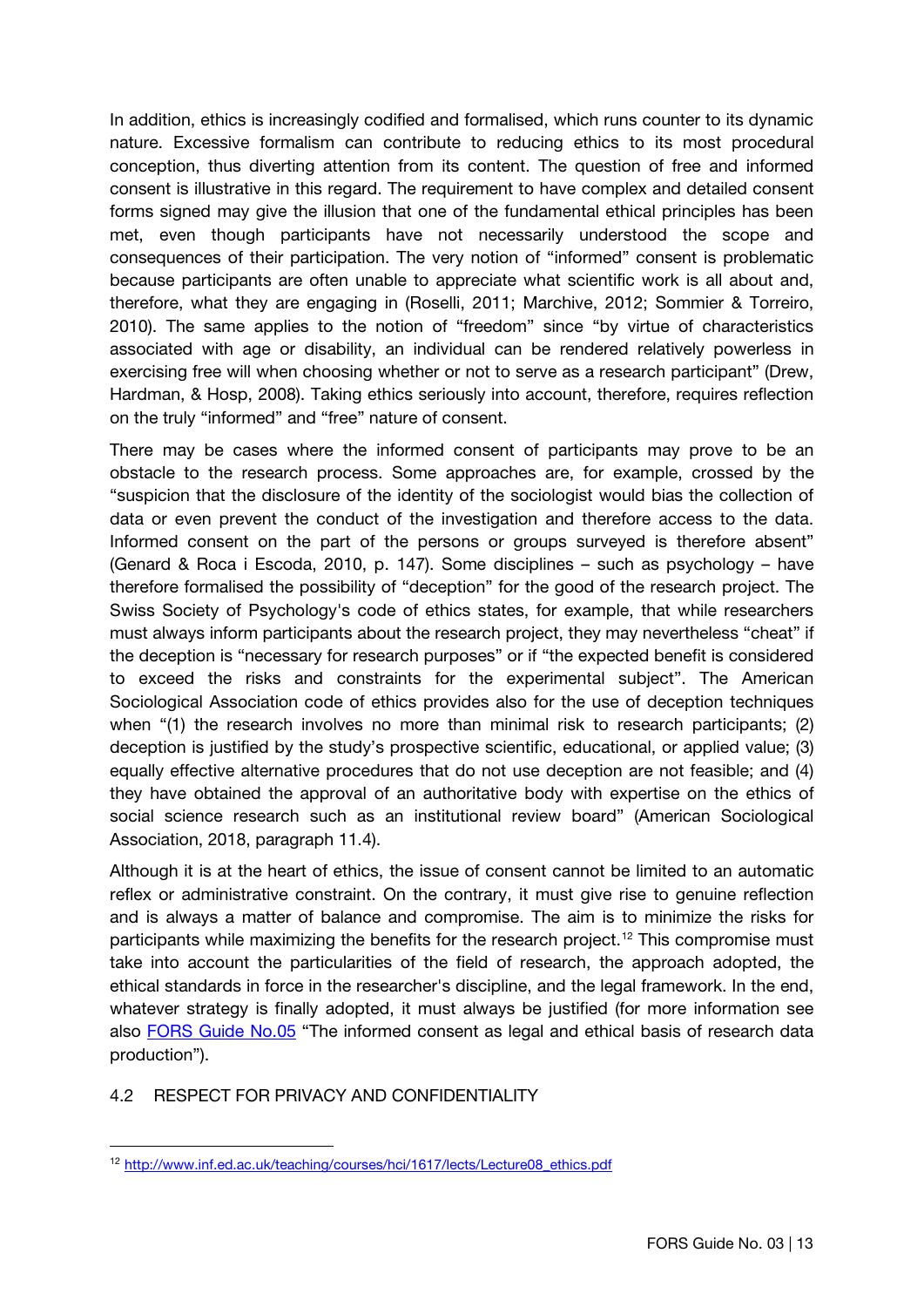Many ethical standards make anonymity a fundamental principle when processing personal/sensitive data. Respect for privacy – and therefore confidentiality – is at the heart of many practices and regulations. In addition, many researchers are accustomed to systematically, if not automatically, promising anonymity to participants. As Niamh Moore points out: "Anonymity is a key concern of much social research, often deemed essential, a self-evident principle for protecting research participants from possible harm" (2012, p. 332).

However, the issue of anonymisation polarises debates considerably. Not only are there discussions about the "impoverishing" impact that anonymisation can have on materials, but also the relationship to confidentiality varies widely across disciplines, methods, and objects. Researchers who conduct sample surveys are, for example, used to anonymising their datasets. One reason for this is that this type of research is less about producing indepth knowledge on a small number of cases than about producing general knowledge on aggregate data (Tsai et al., 2016). Researchers who work with ethnographic methods are also committed to anonymisation, which they often consider as being an "ethical imperative" (Roux, 2010). On the other hand, researchers adopting historical perspectives seem much more reluctant to anonymise their materials: "The historian, in view of the requirements of his discipline, needs the testimony to be made public, accessible, identified, verified and controlled. The more the testimony is exploited, the more it is used publicly and by name, the better" (Müller, 2006, p. 108). Some oral historians such as Paul Thompson – a pioneer in oral history – have gone further by making naming a genuine ethical issue: "The idea of giving voice to the informants was always important, giving them the opportunity to be heard under their own names rather than being automatically cited anonymously" (2008, p. 41).

In view of these few considerations, it is clear that the ethical issue of anonymity is complex and contextual. It is therefore essential to take into account disciplinary, contextual, and epistemological factors when setting up a research confidentiality policy.

## 4.3 "DO NO HARM"

Last but not least, the principle we would like to address is that of "do no harm". In the context of research ethics, harm can be defined "to include extreme physical pain or death, but also involves such factors as psychological stress, personal embarrassment or humiliation, or myriad influences that may adversely affect the participants in a significant way" (Drew et al., 2008, p. 64). That is an important principle because it refers to one of the fundamental mechanisms of research ethics: risk assessment. Indeed, as Denis Harrisson (2000, p. 39) points out "ethical judgment is based on balancing the consequences of the research process for human subjects with the benefits and risks to subjects assessment". It is, therefore, essential for the researcher to assess the potential risks that he or she poses to participants when conducting the research, which involves asking oneself questions, such as:

- What kind of impacts can the presence of the researcher in the field have on his informants?
- What reputational, psychological and or physical effects might the publication of data have on the participants?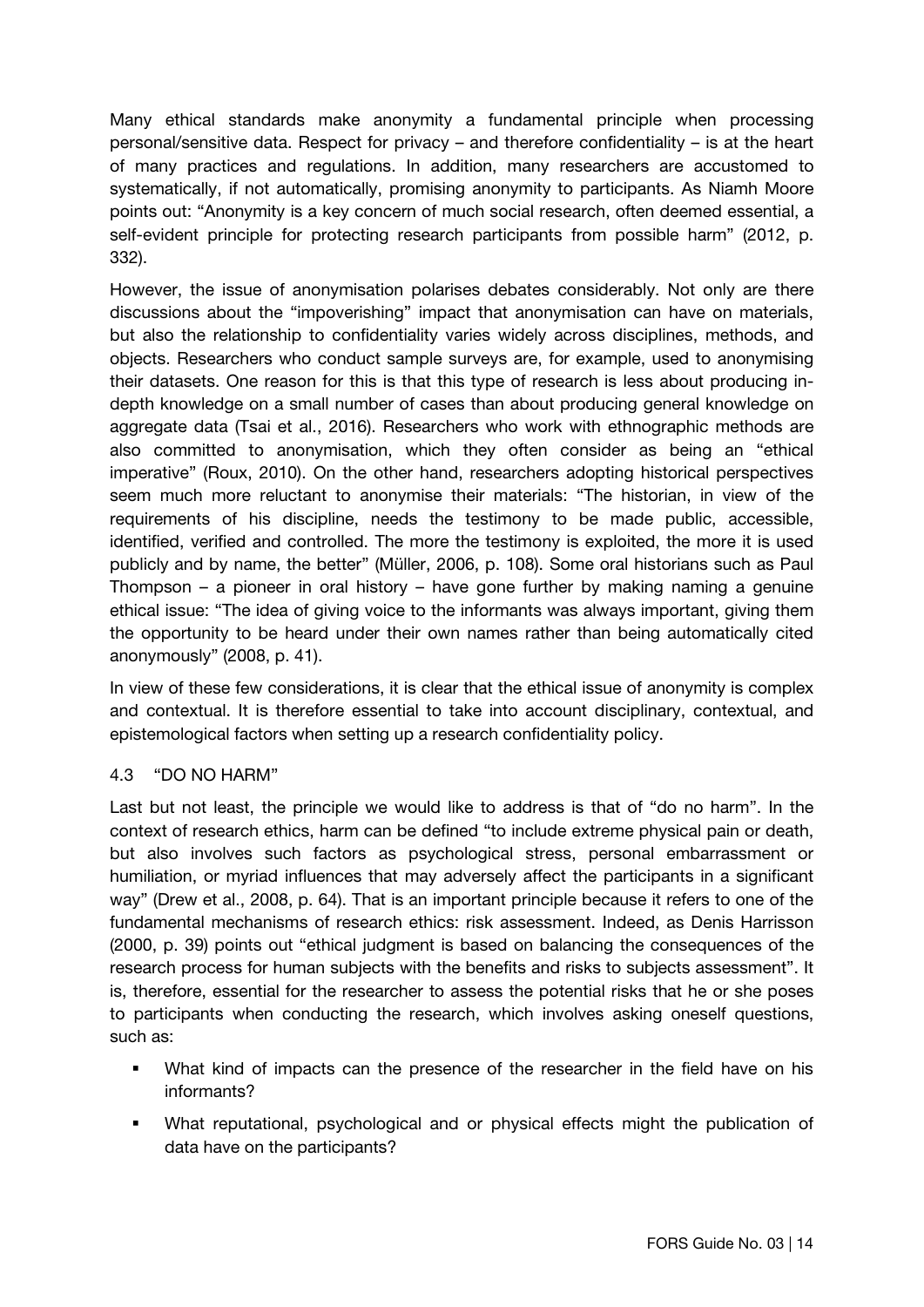How can these effects be controlled in order to achieve mutual respect between the researcher and the respondents? (Weber, 2008)

There are no easy answers to these questions. However, it is essential for the researcher to reflect on them, especially since the risks can vary considerably from one situation to another. There are, in fact, subjects, populations, and fields that are more sensitive than others. Working on restricted networks of knowledge or public figures does not pose the same problems as working on large "anonymous" populations. While there are no readymade procedures to follow, it is possible to point out that it is essential not to adopt an overly formal approach to protecting respondents. There are cases where, despite compliance with procedures, a number of risks persist. In these cases, it is up to the researcher to assess the situation and ultimately decide whether or not to make this kinds of material public. In other words: "Consent, even under the most careful precautions, does not render an investigator free to ignore further responsibility regarding potential harm" (Drew et al., 2008, p. 65).

In addition, it is important to note that some devices intended to protect respondents end up having the opposite effect. That is particularly the case for the destruction of materials. The case of Alice Goffman and her book "On The Run" (2014) is interesting in this regard. Indeed, in order to protect her informants – namely criminals on the run – Alice Goffman burned all of her field notes. Apart from the strong scientific controversies that this gesture raised – particularly on the transparency of her approach – the fact of making its materials inaccessible largely pushed journalists to want to find her informants. Some researchers have seen this as an opportunity to warn the "would-be data incinerators" of the unexpected effects of this type of practice: "While Alice Goffman's motivation to protect her Philadelphian interlocutors was certainly admirable, the way she went about it seems to have caused a lot of negative scrutiny of her work and, most unfortunately, not a lot of protection in the end" (Kirilova & Karcher, 2017, p. 5).

At this point, it is important to recall the fact that – as we have pointed out above – if ethics is a question of risk assessment, it is also a question of benefit assessment. There are therefore cases where the social benefits may be considered higher than the risks involved. Scientific activity is, in fact, a public good primarily associated with the idea of progress. The risks involved must, therefore, always be balanced against the potential benefits of research – in terms of knowledge, improved policies, denunciation of inequalities, etc. To illustrate this point, Drew et al. use the example of a research project that could solve the US inflation problem: "to conduct the study, a sample of 1,000 participants would be required to divulge personal details concerning amount and sources of income, as well as the manner in which every dollar was spent. Certainly, this represents a substantial invasion of privacy – but there is also a dire need to solve the inflation problem" (2008, p. 65). Even though the question of whether the benefits exceed the costs is a matter of personal judgment, the authors strongly advise referring to an expert external to the research project.

# 5. IMPLICATIONS FOR RESEARCHERS

The ethics of social science research is not an easy question. The disciplinary, epistemological, and geographical differences are significant, and the debates are lively. It is, therefore, not possible - or even counterproductive – to provide fixed principles.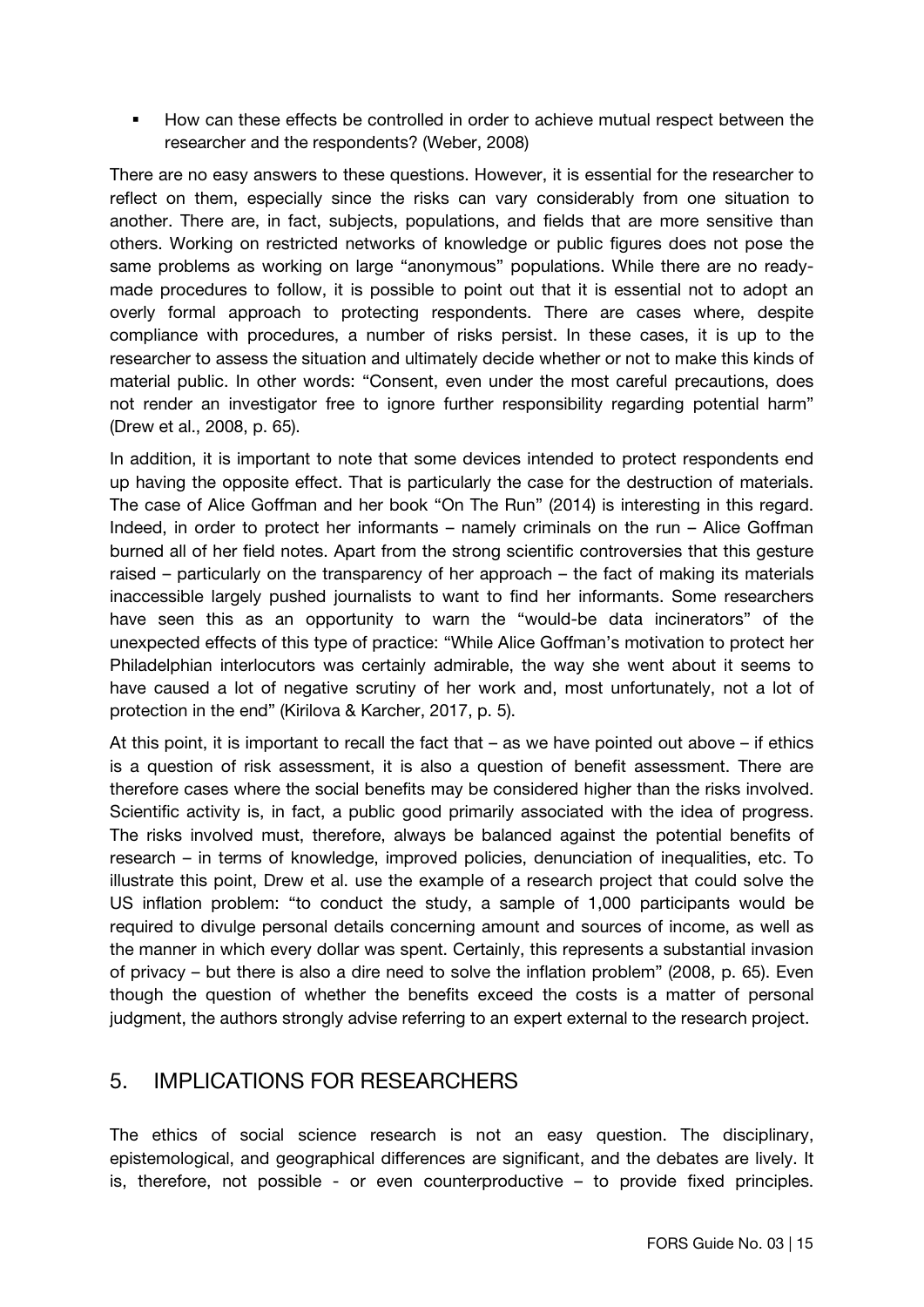However, with a few general recommendations, it is possible to ensure researchers consider ethics in their projects:

*Recommendation 1* – Researchers should be aware of the different regulatory frameworks that apply to their field of research and institutional settings (law, disciplinary ethical codes, university charters, etc.)

*Recommendation 2* – Researchers should ensure that consent is truly free and informed. To do this, the respondent's interests must be put first – unless the social benefits outweigh the risks involved.

*Recommendation 3* – Researchers should conduct a risk assessment for any project, even when the consent of the participants has been obtained.

*Recommendation 4* – Researchers should seek advice from their universities or relevant ethics commissions as soon as they are in doubt about the ethical implications of their research projects.

*Recommendation 5 –* Researchers should be aware that ethical issues are deeply practical and should, therefore, avoid excessive formalism.

*Recommendation 6 –* Researchers should communicate more about the ethical issues of their research projects in order to enrich the literature on the subject and create more collective knowledge.

# FURTHER READINGS AND USEFUL WEB LINKS

For a comprehensive introduction to ethics in the social sciences, we recommend reading the Mertens and Ginsberg handbook (2009). On the issues specific to qualitative methods we recommend that of Miller, Birch, Mauthner, and Jessop (2012), and on quantitative methods that of Panter and Sterba (2011).

Examples of codes and ethical charters in Switzerland:

- University of Geneva: [https://www.unige.ch/ethique/files/5014/8844/4831/CharteEthique-105x210-2017-](https://www.unige.ch/ethique/files/5014/8844/4831/CharteEthique-105x210-2017-WebEN.pdf) [WebEN.pdf](https://www.unige.ch/ethique/files/5014/8844/4831/CharteEthique-105x210-2017-WebEN.pdf)
- Code of Research Ethics for Universities of Teacher Education : [https://www.hepl.ch/files/live/sites/systemsite/files/centre-soutien-recherche](https://www.hepl.ch/files/live/sites/systemsite/files/centre-soutien-recherche-relations-internationales/pole-levees-fonds/code-ethique-recherche-rd-2002-hep-vaud.pdf)[relations-internationales/pole-levees-fonds/code-ethique-recherche-rd-2002-hep](https://www.hepl.ch/files/live/sites/systemsite/files/centre-soutien-recherche-relations-internationales/pole-levees-fonds/code-ethique-recherche-rd-2002-hep-vaud.pdf)[vaud.pdf](https://www.hepl.ch/files/live/sites/systemsite/files/centre-soutien-recherche-relations-internationales/pole-levees-fonds/code-ethique-recherche-rd-2002-hep-vaud.pdf)
- Checklist for the ethical evaluation of research projects in psychology (Swiss Society of Psychology) :

French:

[https://swisspsychologicalsociety.ch/sites/default/files/public/pdf/Checklist\\_09%200](https://swisspsychologicalsociety.ch/sites/default/files/public/pdf/Checklist_09%2005%2007_f_d.pdf) [5%2007\\_f\\_d.pdf](https://swisspsychologicalsociety.ch/sites/default/files/public/pdf/Checklist_09%2005%2007_f_d.pdf)

#### German:

<https://swisspsychologicalsociety.ch/sites/default/files/public/pdf/ersgp2003.pdf>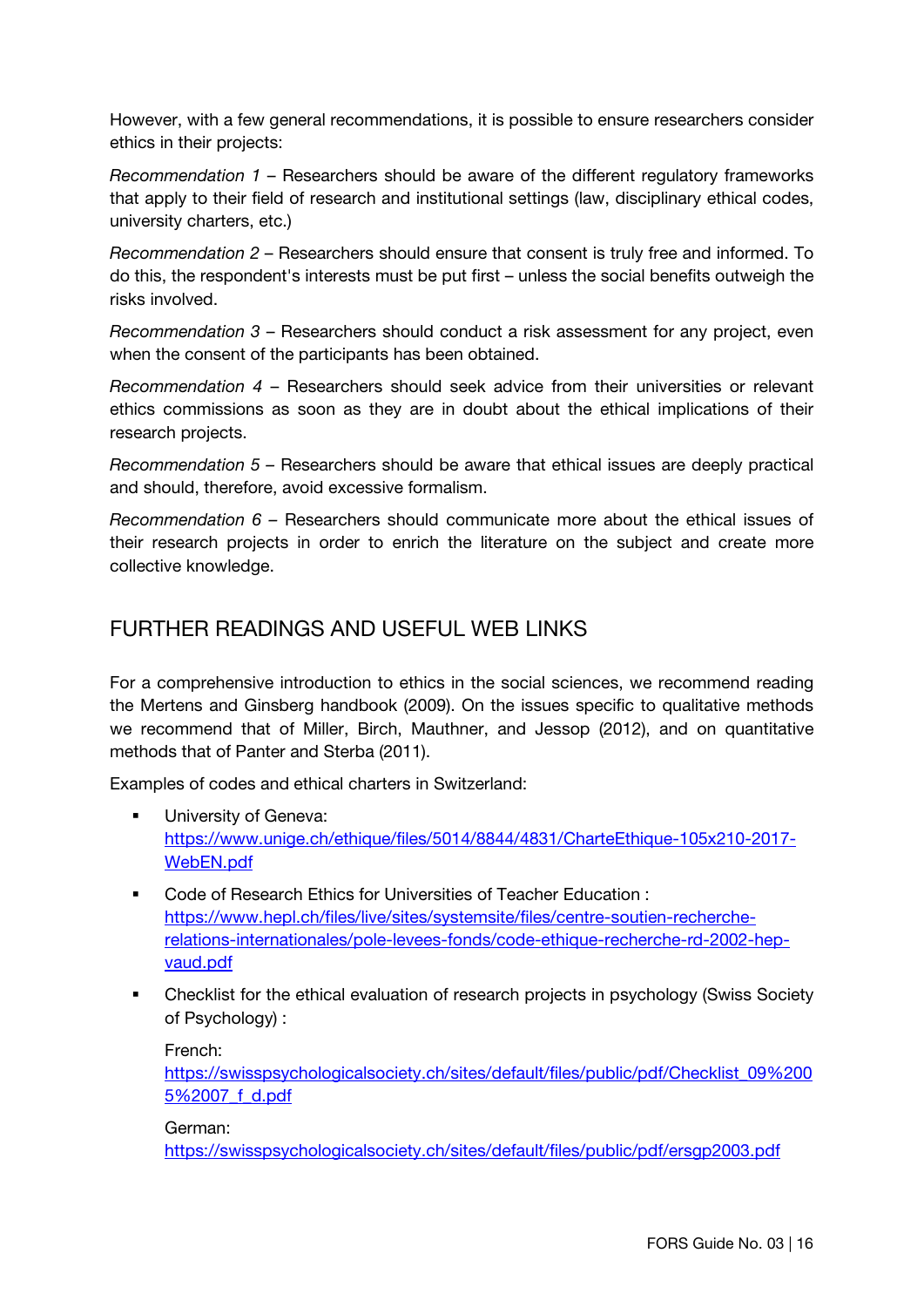# REFERENCES

- American Sociological Association (2018), Code of ethics, Retrieved October, 18, 2018, from [http://www.asanet.org/sites/default/files/asa\\_code\\_of\\_ethics-june2018.pdf](http://www.asanet.org/sites/default/files/asa_code_of_ethics-june2018.pdf)
- Association suisse de science politique (2011), Procès-Verbal de l'assemblée générale de l'ASSP du 13 janvier 2011, Retrieved October 18, 2018, from [https://www.svpw](https://www.svpw-assp.ch/en/the-association/general-assembly/protocols/)[assp.ch/en/the-association/general-assembly/protocols/](https://www.svpw-assp.ch/en/the-association/general-assembly/protocols/)
- Association suisse de science politique (1995), Code d'éthique de l'Association suisse de science politique (ASSP), adopté à Berne le 11 octobre 1995
- Burton-Jeangros, C. (2017), L'éthique (en) pratique: la recherche en sciences sociales. *Genève: Université de Genève*. Retrieved October 18, 2018, from http://archiveouverte.unige.ch/unige:99839
- Drew, C. J., Hardman, M. L. & Hosp, J. L. (2008). *Designing and conducting research in education*. Los Angeles, London, New Dehli, Singapore: Sage Publications.
- Dubreuil, B. (2011). Réguler l'éthique par le droit. *Kleis – Revue philosophique*, 21, 78-111.
- Genard, J. L., & Roca i Escoda, M. (2010). La "rupture épistémologique" du chercheur au prix de la trahison des acteurs ? Les tensions entre postures "objectivante" et "participante" dans l'enquête sociologique. *¡Ethique publique*, 12, 139-163.
- Goffman, A. (2014). *On the run: Fugitive life in an American city*. Chicago, London: The University of Chicago Press.
- Harrisson, D. (2000). L'éthique et la recherche sociale. In Karsenti, T.and Savoie-Zajc, L. (Eds). *Introduction à la recherche en éducation*. Sherbrooke : CRP.
- Jackson, J. E. (1990). "I Am a fieldnote": Fieldnotes as a symbol of professional identity. In Sanjek, R. (Ed.). *Fieldnotes: The Makings of Anthropology* (pp. 3-33). Ithaca and London: Cornell U Press.
- Kirilova, D., & Karcher, S. (2017). Rethinking data sharing and human participant protection in social science research: Applications from the qualitative realm. *Data Science Journal*, 16, 1-7
- Laurens, S., & Neyrat, F. (Eds.) (2010). *Enquêter de quel droit ? Menaces sur l'enquête en sciences sociales*. Paris: Editions du Croquant.
- Marchive, A. (2012). Contrôle et autocensure dans l'enquête ethnographique. Pour une éthique minimaliste. *Les Sciences de l'éducation – Pour l'Ère nouvele, 2012,* 45, 74-94.
- Mertens D. M. & Ginsberg P. E. (2009). *The handbook of social research ethics.* Thousand Oaks, CA: SAGE Publication.
- Miller, T., Birch, M., Mauthner, M., & Jessop, J. (Eds.) (2012), *Ethics in qualitative research*, London UK: Sage
- Moore, N. (2007). (Re)Using qualitative data? *Sociological Research Online*, *12*, 1-13.
- Moore, N. (2012). The politics and ethics of naming: questioning anonymisation in (archival) research. *International Journal of Social Research Methodology*, 15, 331-340.